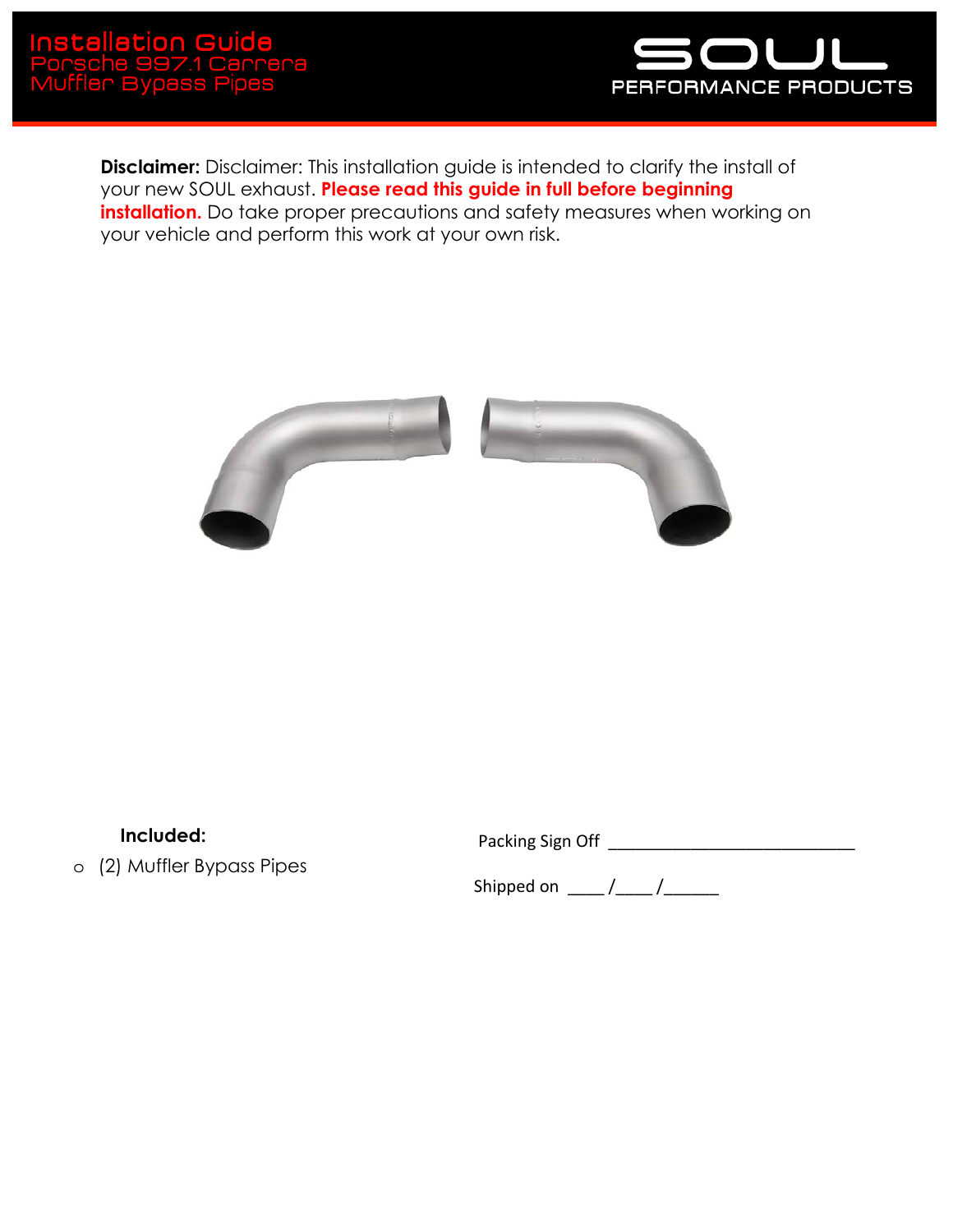







**Step 1:** With the rear of the vehicle raised and supported safely, locate the 13mm exhaust tip mounting bolts and loosen. Slide the exhaust tips off of the vehicle.

**Step 2:** Loosen 13mm sliding exhaust clamp bolts.

**Step 3:** Slide clamps off the mufflers and onto the catalytic converter sections.

**Step 4:** Remove 10mm bolt from bumper support rod.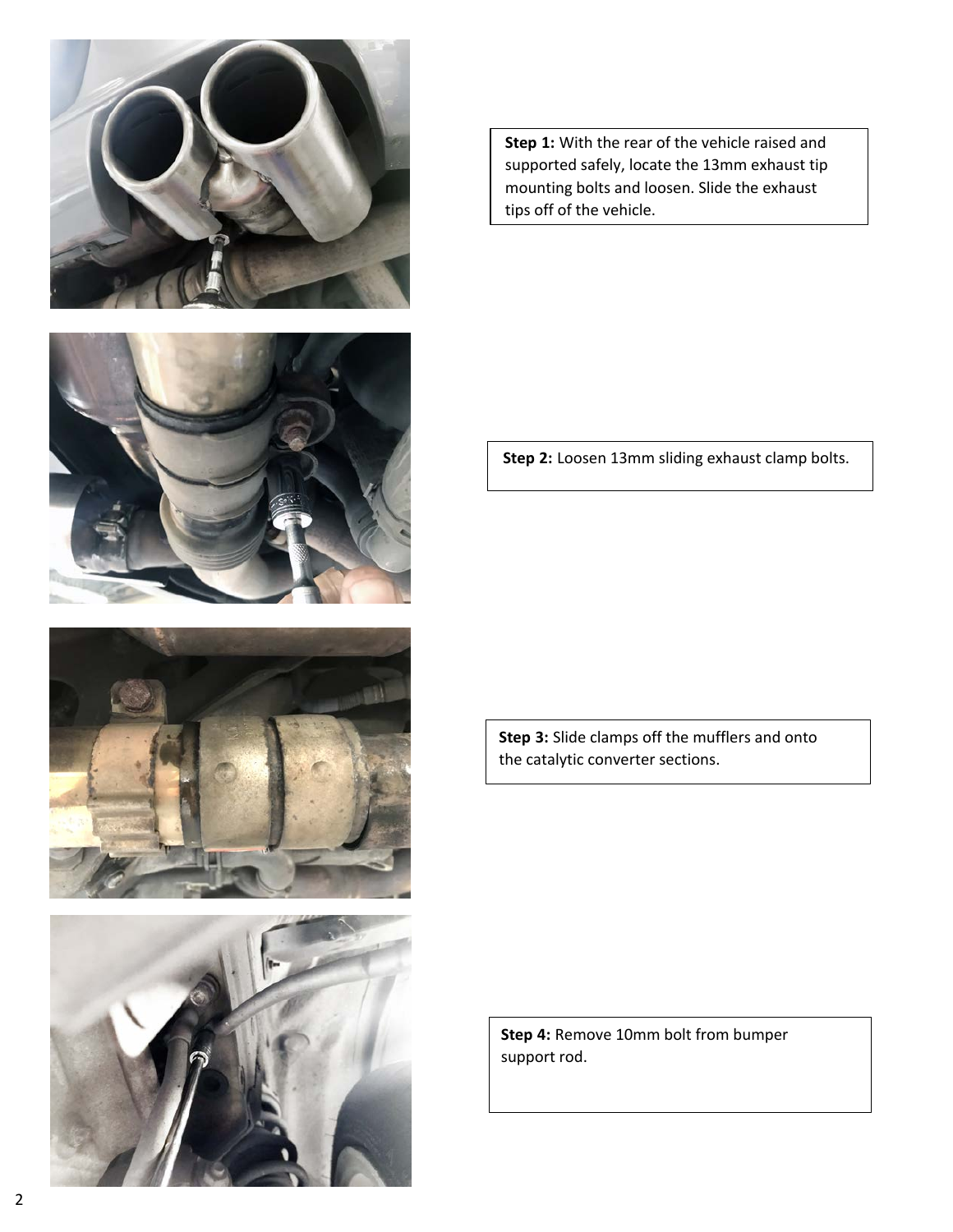



**Step 5:** Remove T30 bolt from other side of the bumper support rod.

**Step 6:** Remove 3 x 13mm muffler support bracket nuts.

**Step 7:** Remove the OEM mufflers from the vehicle.

**Step 8:** Slide the SOUL muffler bypass pipes into the factory clamps and tighten just enough to allow for final adjustment after tips are installed